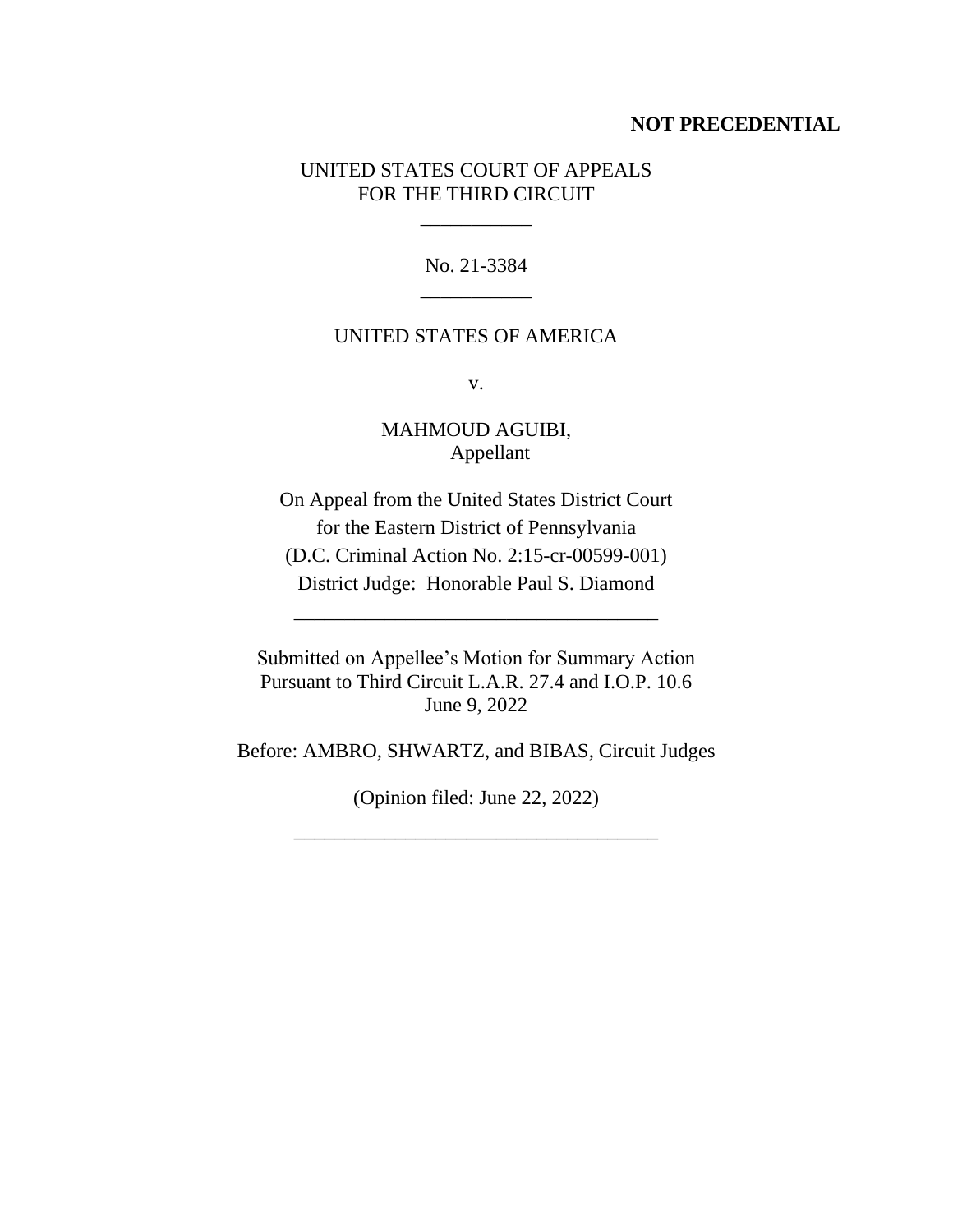## OPINION\* \_\_\_\_\_\_\_\_\_\_\_

\_\_\_\_\_\_\_\_\_\_\_

### **PER CURIAM**

Federal prisoner Mahmoud Aguibi appeals pro se from the District Court's December 16, 2021 decision denying him compassionate release under 18 U.S.C.  $§3582(c)(1)(A)$ . The Government has moved to summarily affirm. For the reasons that follow, we grant the Government's motion and will summarily affirm the District Court's judgment.

I.

In 2016, Aguibi pleaded guilty in the District Court to five counts of Hobbs Act robbery and two related firearm counts. The District Court sentenced him to 180 months in prison and five years of supervised release. His projected release date is in 2028.

In August 2020, after exhausting his administrative remedies, Aguibi filed in the District Court a pro se motion for compassionate release. A district court may grant compassionate release if it finds that (1) "extraordinary and compelling reasons" warrant a reduction, (2) the applicable 18 U.S.C. §3553(a) factors do not counsel against a reduction, and (3) a reduction would be "consistent with applicable policy statements issued by the Sentencing Commission." 18 U.S.C. §3582(c)(1)(A); <u>see United States v. Pawlowski</u>, 967 F.3d 327, 329 & n.6 (3d Cir. 2020). Aguibi's compassionate-release motion, which

This disposition is not an opinion of the full Court and pursuant to I.O.P. 5.7 does not constitute binding precedent.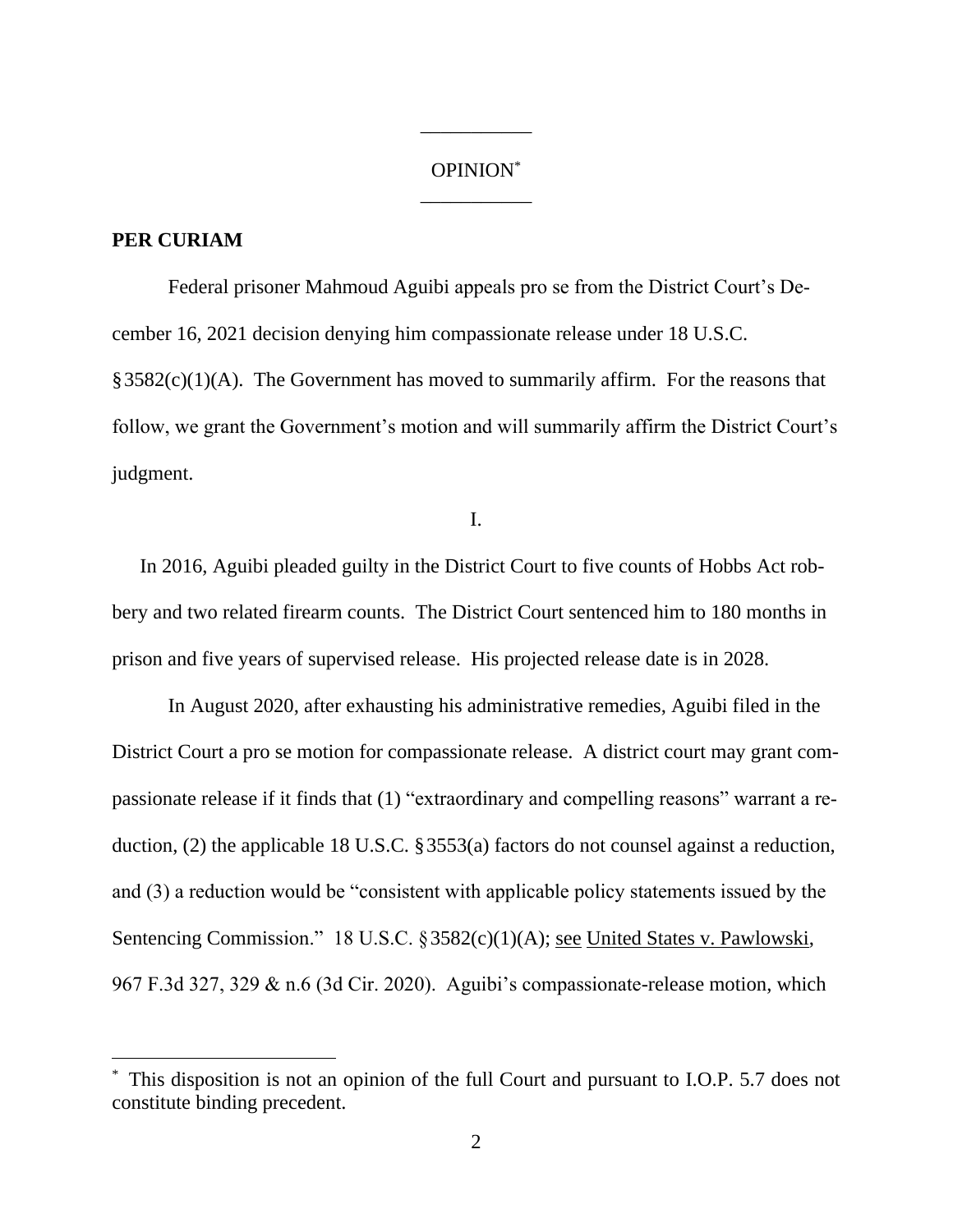the Government opposed, claimed that his medical conditions — latent tuberculosis and a heart murmur — would put him at an increased risk of serious illness or death were he to contract the COVID-19 virus.

In September 2020, the District Court denied Aguibi's motion, concluding that (1) he had not presented an "extraordinary and compelling reason" for compassionate release, and (2) the applicable §3553(a) factors did not warrant that relief. The District Court highlighted that "the latest medical report on Aguibi's latent [tuberculosis] provides that the condition 'was successfully treated' and that Aguibi is 'asymptomatic and otherwise healthy.'" (Dist. Ct. Order entered Sept. 14, 2020, at 2 (quoting Dist. Ct. docket # 117).) The District Court also highlighted that "Aguibi's heart murmur has been in 'remission' since May 29, 2019[,] and his cardiovascular tests have shown that he does not have any significant heart abnormalities." (Id.)

In June 2021, we summarily affirmed the District Court's denial of compassionate release, concluding that the District Court did not abuse its discretion in denying that relief based on its consideration of the §3553(a) factors. See United States v. Aguibi, 858 F. App'x 485, 487 (3d Cir. 2021) (per curiam). We did not address (and, at the time, there was no need to address) the District Court's determination that Aguibi's motion also failed because he had not shown an extraordinary and compelling reason for compassionate release.

Thereafter, in December 2021, Aguibi returned to the District Court and filed a "Motion for Reinstatement of [His] Compassionate Release Motion" (hereinafter "Motion for Reinstatement"). Therein, Aguibi claimed that "new developments" — that is, "a recent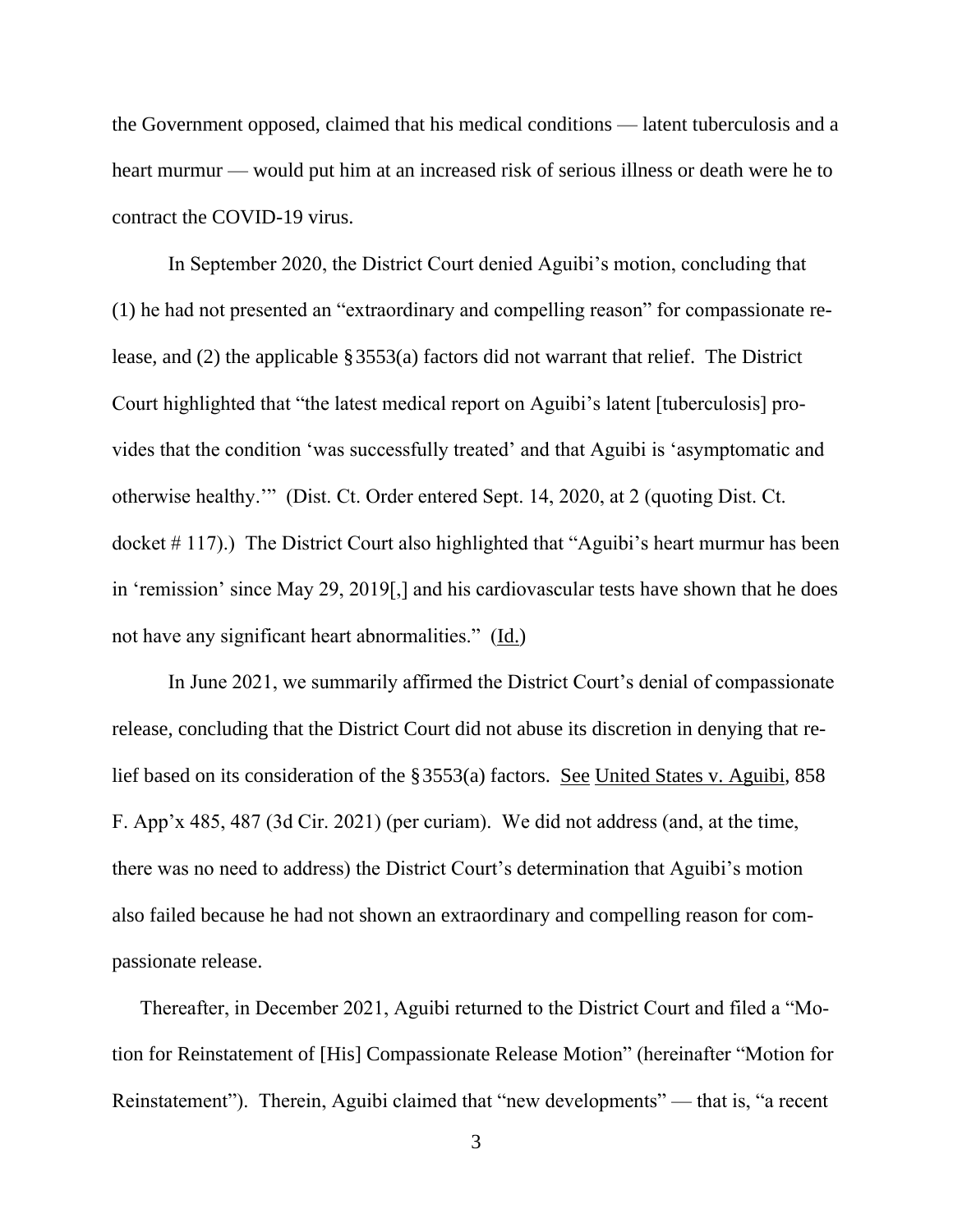death [in his prison] due to the new, active cases of [COVID-19's] [D]elta variant that were discovered in several housing units that are now under quarantine" — "present[ed] extraordinary and compelling reasons that would allow th[e] [District] Court to reconsider [his] motion for compassionate release." (Dist. Ct. docket # 134, at 1.) Aguibi also reiterated that he suffers from latent tuberculosis and a heart murmur, added that he is obese, and stated that he tested positive for COVID-19 in January  $2021$ .<sup>1</sup> He also implied that he has been vaccinated against COVID-19 (though he asserted that the vaccine booster dose had not yet been provided to him).<sup>2</sup>

On December 16, 2021, the District Court denied Aguibi's Motion for Reinstatement. In its decision, the District Court began by noting that it had previously concluded that Aguibi's health conditions did not amount to extraordinary and compelling reasons warranting his release. The District Court then explained that Aguibi's latent tuberculosis and heart murmur "are being adequately treated by [Bureau of Prisons] staff," and that "the availability of the vaccine—which is effective against the Delta variant—mitigates the risk of contracting Covid-19." (Dist. Ct. Order entered Dec. 16, 2021, at 1.) The District Court further explained that, since "Aguibi suggests he has been vaccinated, . . . his risk of serious Covid-19 complications is actually lower now than when he first filed his

<sup>&</sup>lt;sup>1</sup> Although Aguibi alleges that his bout of COVID-19 in January 2021 "caused severe illness that he is still feeling the [e]ffects of," (3d Cir. docket # 10, at 6), he has not provided any evidence to support this allegation.

<sup>&</sup>lt;sup>2</sup> The Government reports that Aguibi received two doses of Moderna's COVID-19 vaccine in early 2021.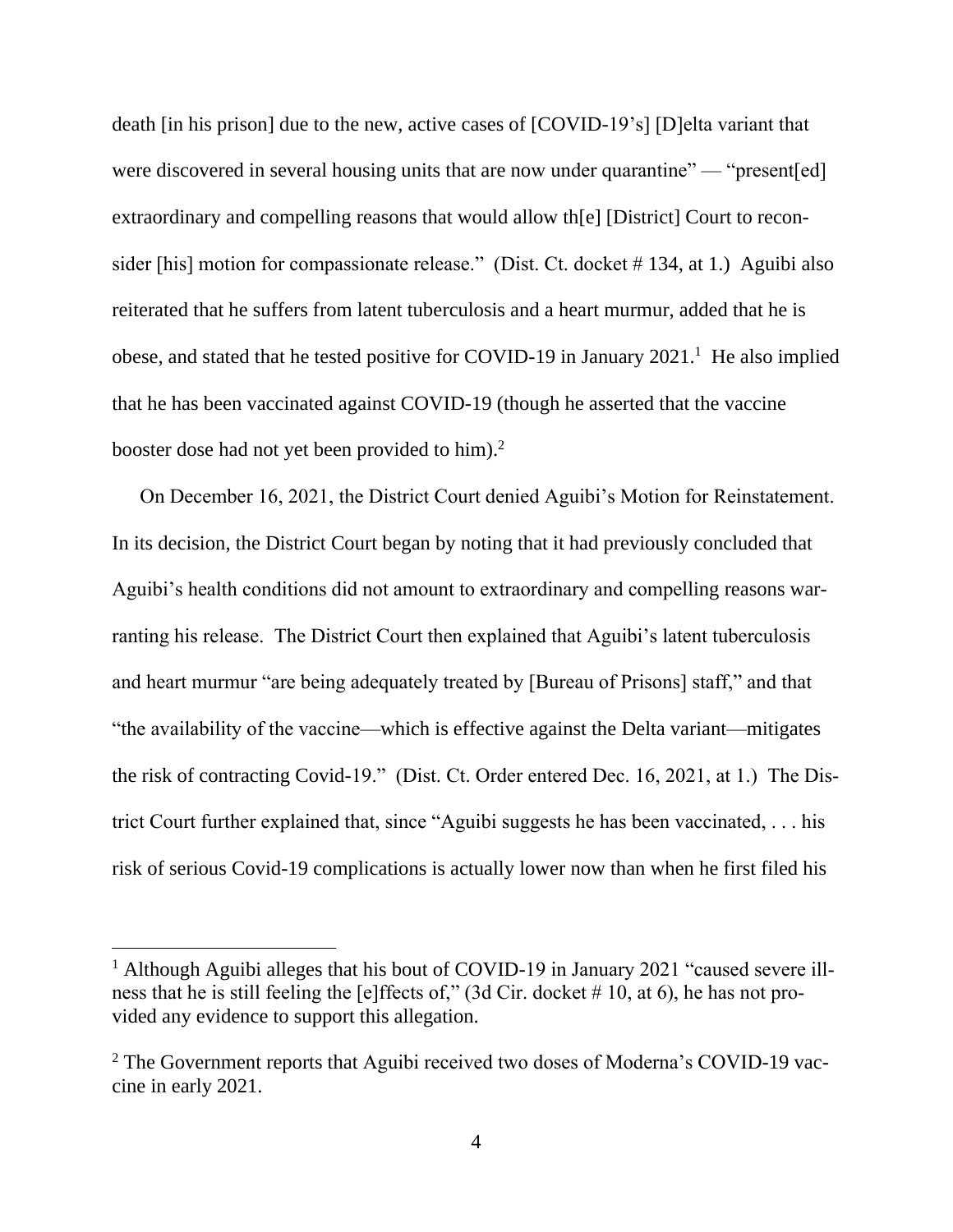[m]otion [for compassionate release]." (Id.) Accordingly, the District Court concluded that Aguibi has "failed to present any new circumstances that warrant revisiting [its] previous ruling," and it "again den[ied] compassionate release." (Id.)

Aguibi now seeks review of the District Court's December 16, 2021 decision.

II.

We have jurisdiction over this appeal pursuant to 28 U.S.C. §1291. We review a district court's denial of compassionate release for abuse of discretion. See United States v. Andrews, 12 F.4th 255, 259 (3d Cir. 2021). Under this standard, "we will not disturb the [district] court's determination unless we are left with a definite and firm conviction that [it] committed a clear error of judgment in the conclusion it reached." Id. (second alteration in original) (internal quotation marks omitted). We may summarily affirm a district court's decision if the appeal fails to present a substantial question. See 3d Cir. I.O.P. 10.6.

We find no abuse of discretion in this case. As noted above, the District Court, in its September 2020 decision, found that Aguibi had been successfully treated for his latent tuberculosis, that he was asymptomatic for that condition, and that his heart murmur was in remission. The District Court later stated in its December 2021 decision that those conditions were being adequately treated, and neither Aguibi's Motion for Reinstatement nor his brief here cites any evidence to the contrary. Furthermore, as the District Court indicated in its December 2021 decision, now that COVID-19 vaccines are available and Aguibi has been vaccinated, his risk of developing serious complications from the virus is less than what it was when the District Court adjudicated his compassionate-release

5